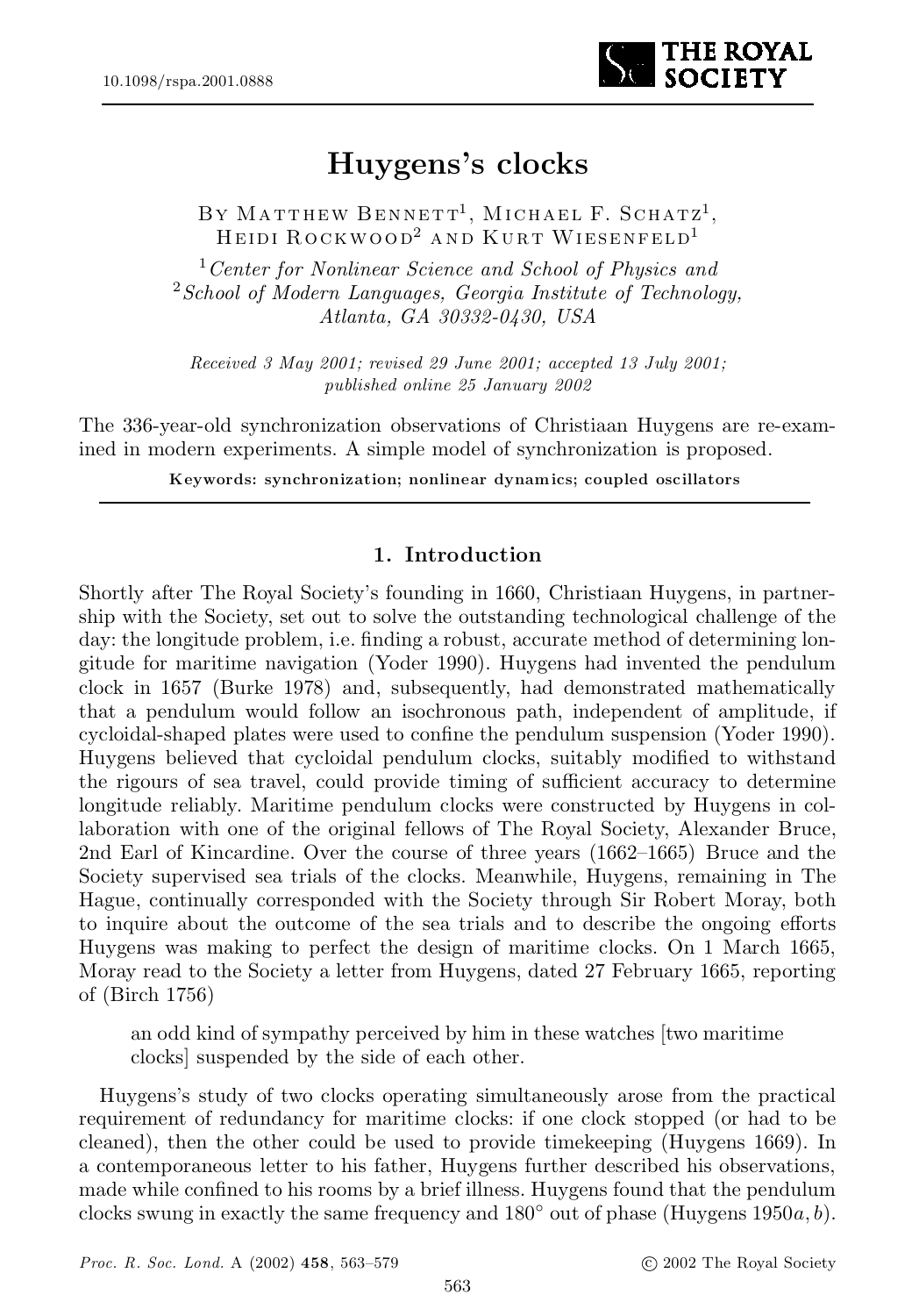When he disturbed one pendulum, the anti-phase state was restored within half an hour and remained indefinitely.

Motivated by the belief that synchronization could be used to keep sea clocks in precise agreement (Yoder 1990), Huygens carried out a series of experiments in an effort to understand the phenomenon. He found that synchronization did not occur when the clocks were removed at a distance or oscillated in mutually perpendicular planes. Huygens deduced that the crucial interaction came from very small movements of the common frame supporting the two clocks. He also provided a physical explanation for how the frame motion set up the anti-phase motion, but though his prowess was great his tools were limited: his discovery of synchronization occurred in the same year when young Isaac Newton removed to his country home to escape the Black Plague, and begin the work that eventually led to his *Principia*, published some 20 years later.

The Royal Society viewed Huygens's explanation of synchronization as a setback for using pendulum clocks to determine longitude at sea (Birch 1756).

Occasion was taken here by some of the members to doubt the exactness of the motion of these watches at sea, since so slight and almost insensible motion was able to cause an alteration in their going.

Ultimately, the innovation of the pendulum clock did not solve the longitude problem (Britten 1973). However, Huygens's synchronization observations have served to inspire study of sympathetic rhythms of interacting nonlinear oscillators in many areas of science. The onset of synchronization and the selection of particular phase relations is a fundamental problem of nonlinear dynamics and one which has been avidly pursued in recent years in problems ranging from neurobiology and brain function (Rodriguez *et al*. 1999) to animal locomotion (Strogatz & Stewart 1993; Golubitsky *et al*. 1999), superconducting electronics, laser physics, and smart antenna arrays (Liao & York 1993).

In this paper we reconsider Huygens's observations. To our knowledge, previous attempts to understand Huygens's observations are few and ultimately unsatisfactory. We have built an updated version of the two-clock system, with pendulums attached to a common frame free to move in one dimension. In our experiments, we vary the coupling strength by changing the ratio of pendulum mass to system mass  $\mu$ , and, thereby, explore in greater depth the situation facing Huygens. At small  $\mu$  (weak coupling) corresponding to Huygens's situation, we find that whenever the pendulums frequency lock, they fall into anti-phase oscillations. However, as the coupling is increased by increasing  $\mu$ , we observe another state in which one or both clocks cease to run: a state we call 'beating death'. This behaviour is increasingly dominant as  $\mu$ becomes large. Thus, our results suggest Huygens's observations depended somewhat serendipitously on the extra heavy weighting of his clocks intended to make them more stable at sea.

We study the problem theoretically by deriving a Poincaré map for the nonlinear dynamics. Our map is in agreement with the experimental observations; moreover, in one useful limit, the map reduces to a single degree of freedom, and captures many essential results of our experiments. We are also able to explain the behaviour in very direct physical terms based on a normal mode description, a picture originally put forward by Korteweg (1906).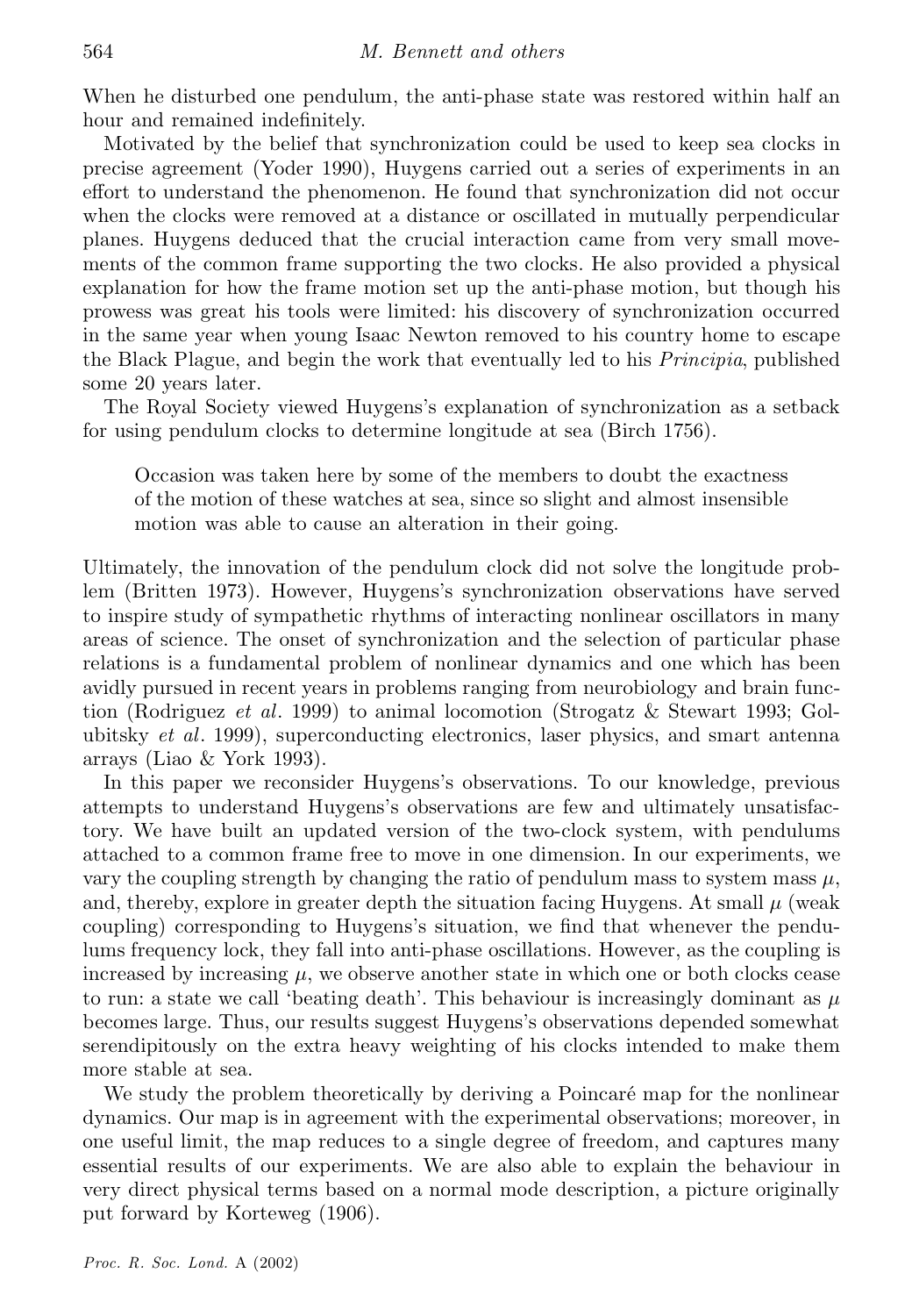# 2. Background

# (*a*) *Details of Huygens's clock experiments*

The operation of a pendulum clock is described in great detail by Huygens (Huygens 1986). In brief, the pendulum is attached to an escapement, which alternately blocks and releases a scape wheel as the pendulum oscillates. This action provides the timing that is transmitted from the scape wheel to the clocks' hands via a gearing system (the *motion work* ). The scape wheel is also connected through a separate gearing system (the *going train*) to an energy source, typically a wound spring or elevated weights. The unwinding spring or falling weights drive the motion of the scape wheel, which, in turn, provides small 'kicks' to the pendulum via the escapement. This transmission of energy to the pendulum compensates for losses due to friction; thus, the pendulum continues to oscillate indefinitely as long as the spring is periodically rewound or the fallen weights are periodically raised back up.

Many experimental details of Huygens's observations are recorded in his writings (Huygens  $1950a, b$ ; Huygens  $1986$ ). The pendulum in each clock measured *ca*. 9 in in length, corresponding to an oscillation period of *ca*. 1 s. Each pendulum weighed  $\frac{1}{2}$  lb‡  $\frac{1}{2}$  is and regulated the clock through a verge escapement, which required each pendulum to execute large angular displacement amplitudes of  $ca. 20<sup>°</sup>$  or more from vertical for the clock to function (see Rawlings (1944) and also Landes (1983, appendix A) for a detailed description of the verge escapement). The amplitude dependence of the period in these clocks was typically corrected by use of cycloidal-shaped boundaries to confine the suspension (Huygens 1986). Each pendulum clock was enclosed in a 4 ft{ long case; a weight of *ca*. 100 lb was placed at the bottom of each case (to keep the clock oriented aboard a ship.) From this information, we estimate that the important experimental parameter  $\mu$ , the ratio of the single pendulum mass to the total system mass, is  $ca. 0.005$ . Though the two clocks differed in certain physical aspects, (for example, Huygens notes that the size of the clocks was somewhat different (Huygens  $1950a, b$ ) the clocks were closely matched in those characteristics we expect are essential for the dynamics. In particular, well-adjusted pendulum clocks of the 1660s would typically run at rates which differed by only 15 s per day (so their natural frequencies differed by approximately two parts in  $10\,000$ ) (Landes 1983). Pendulum clocks represented a tremendous advance in horology, the science of timekeeping. Before Huygens's invention of the pendulum clock, typical clocks (e.g. verge escapement with balance wheel regulator) varied by *ca*. 15 min (1%) per day (Landes 1983).

Huygens's laboratory notebook contains a detailed description of tests and observations on synchronization (Huygens  $1950a, b$ ). In some experiments, Huygens studied two clocks that were suspended side by side, each hanging from a hook embedded in the same wooden beam. In other experiments, Huygens studied a configuration with each clock hanging from its own wooden beam and the two beams lying on top of back to back chairs. At first, Huygens suspected the 'sympathy' was due to induced air currents, but eventually concluded the cause was the `imperceptible movements' of the common supporting structure. The associated coupling was weak: when Huygens disturbed the pendulums, he found the clocks required *ca*. 30 min

 $\dagger$  1 in equals 2.54 cm.

 $\ddagger$  1 lb equals 0.4536 kg.

 ${\bf 1}$  1 ft equals 12 in equals 30.5 cm.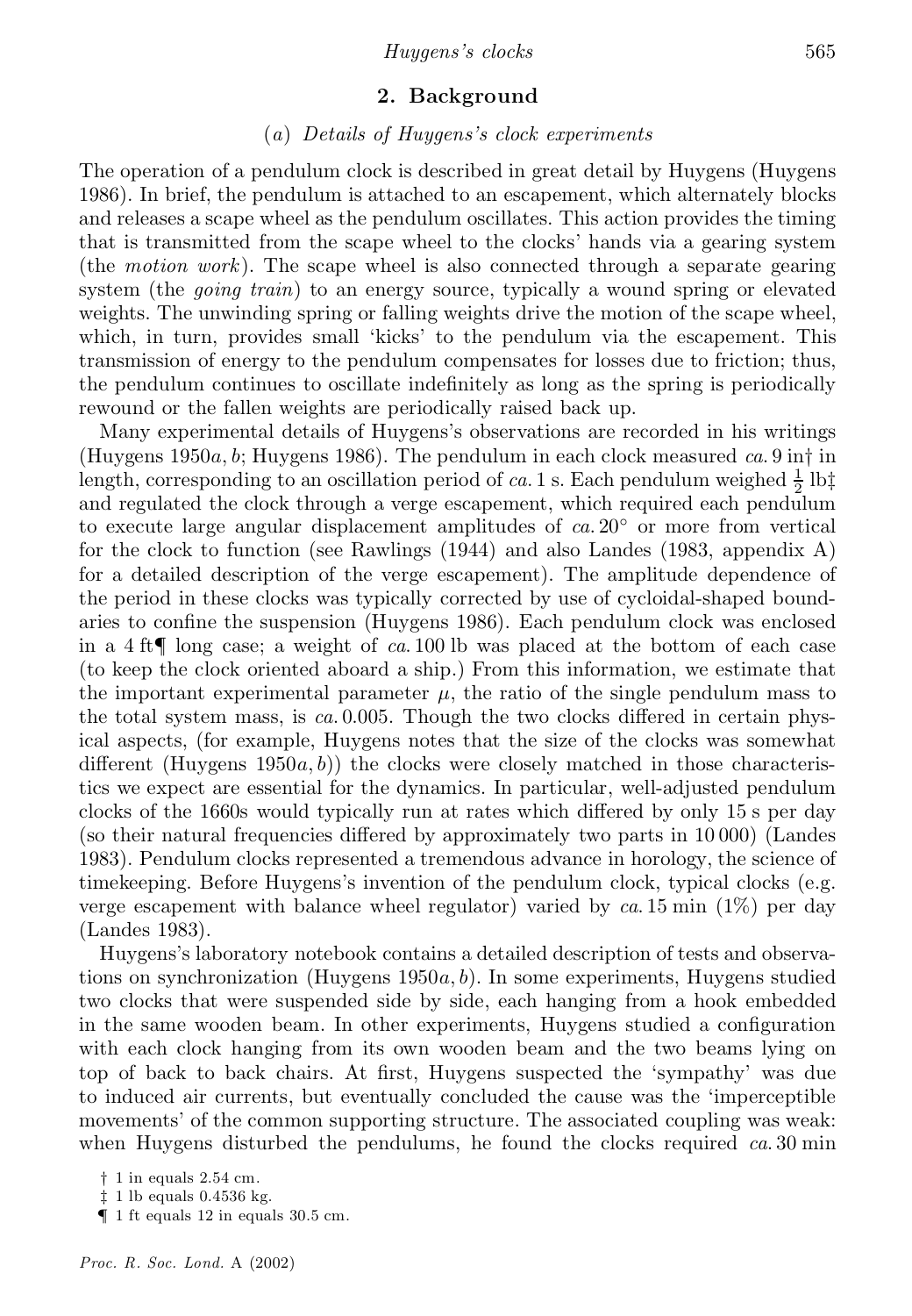

Figure 1. Multiple-exposure images illustrate the anti-phase attractor of a large mass ratio  $(\mu = 0.0063)$  system of two pendulums mounted on a common translating beam. (a) The system is started with equal amplitude, in-phase oscillation of the left (1) and the right (2) pendulums. In the presence of weak coupling through lateral motion of the mounting cart, the in-phase state is unstable and, after a sufficient time, the system oscillates stably in anti-phase final state  $(b)$ .

before synchronization was restored. At one second per cycle, a transient time of 30 min amounts to 1800 cycles. (Interestingly, Huygens considers this restoration time as fast, perhaps a reflection of the pace of life then and now.) The dissipation was also weak, as can be seen from the following estimate: the total energy available to run each clock is *ca*. 100 J, obtained from weights of *ca*. 10 kg mass falling a distance of  $1 \text{ m}$ . Assuming this energy is sufficient to keep a clock running for *ca*. 250 000 oscillations (*ca*. 3 days), the energy input per oscillation is *ca*.  $4 \times 10^{-4}$  J. The total energy in a 9 in long,  $\frac{1}{2}$  lb pendulum swinging through a semiarc of 25<sup>o</sup> is *ca*. 0.05 J. Thus, energy loss per oscillation relative to the pendulum energy is *ca*. 0.8%.

## (*b*) *Recapping Korteweg and Blekhman studies*

We know of two studies which were directly motivated by Huygens's observations. The first was Korteweg's (1906) paper in which he analysed a three-degree-of-freedom model consisting of two plane pendulums connected to a rigid frame free to oscillate in one dimension. (Korteweg was also strongly motivated by the 18th century observations of Ellicott regarding the slow beating between weakly coupled pendulums.) Korteweg made a linear normal mode analysis for small oscillations in the absence of damping and driving effects. To explain why only certain of these modes might be observed, and others not, Korteweg introduced the idea that *friction* is responsible for certain motions being unsustainable. If a mode involved large-amplitude motion of the supporting frame, he argued, the internal clock mechanisms would be unable to provide enough energy to sustain this motion. Conversely, for a mode in which the frame moved only a little, the energy input could overcome the effects of friction.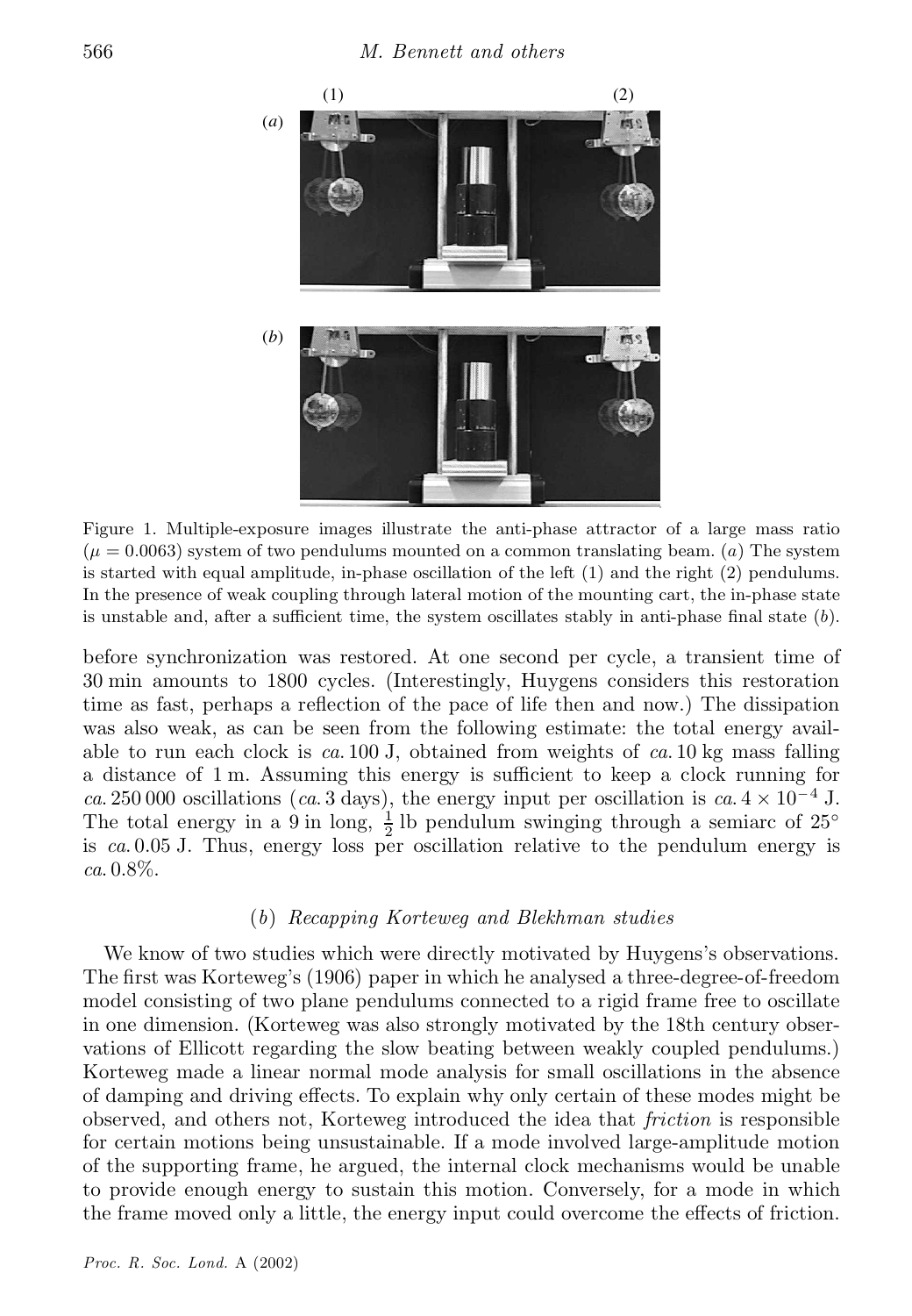

Figure 2. (a), (b) Time-series from pendulum experiments and  $(c)$ , (d) simulations illustrating the evolution from unstable in-phase to stable anti-phase oscillations. Damped beating is found in both the pendulums' (a), (c) phase difference  $\alpha$  and (b), (d) amplitudes  $A_1, A_2$ . Time is scaled by the pendulum period and amplitudes are scaled by the initial amplitude at  $t = 0$ . The experimental conditions correspond to those listed in figure 1.

Though these aspects of energy damping and energy input were not included in his quantitative analysis, Korteweg concluded that Huygens's observations were entirely captured by the three-degree-of-freedom model, and that the anti-phase mode, if not the only sustainable motion, enjoyed a distinct advantage over in-phase motion. This advantage was cleverly used in a different context for precise measurements of the acceleration of gravity by Vening Meinesz and others, who used pairs of pendulums set into free (no driving) anti-phase oscillation (Heiskanen & Vening Meinesz 1958).

Blekhman (1988) also discusses Huygens's observations in his book, and he recounts the results of a laboratory reproduction of the coupled clocks as well as presenting a theoretical analysis of oscillators coupled through a common supporting frame. His model is similar to the one studied by Korteweg, except that Blekhman uses van der Pol oscillators rather than pendulums, so that his quantitative analysis includes both (weak) driving and damping effects. Blekhman was primarily motivated by the general aspects of synchronization phenomena found in a wide variety of physical systems, and it is probably for this reason that he chose to use van der Pol oscillators. He predicted that both in-phase and anti-phase motions are stable under the same circumstances (that is, the two are coexisting attractors). Somewhat puzzling is that he reports observing both states in the experimental reproduction: while this agrees with his predictions for the van der Pol system, Huygens (so far as we know) never mentioned stable in-phase synchronization.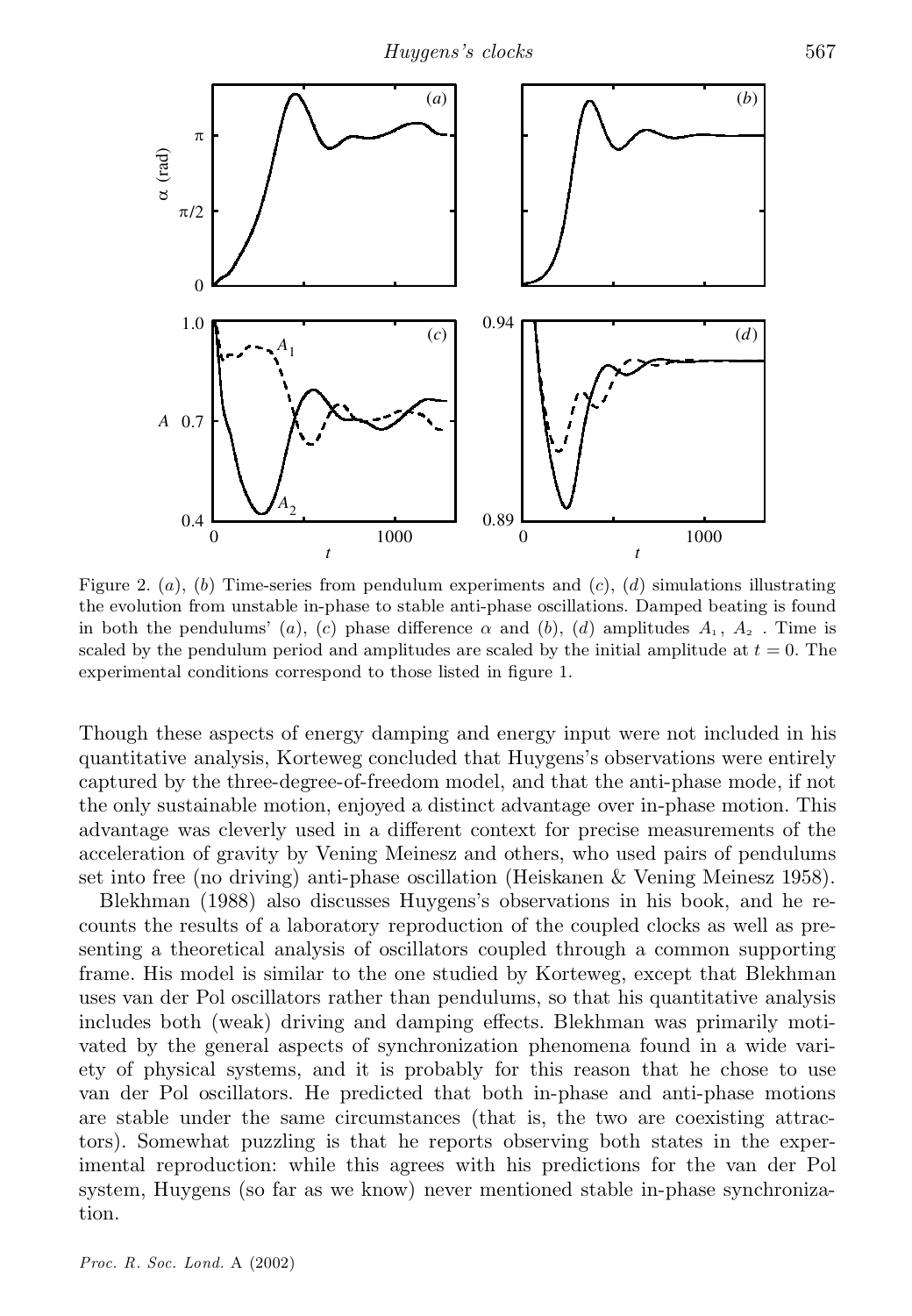## 3. Experimental realization and results

We re-examine Huygens's synchronization observations in an experiment with two pendulum clocks mounted side by side on a single wooden beam (figure 1). The pendulum clocks are commercially available spring-wound time pieces (Model 771- 000, Uhrenfabrik Franz Hermle & Sohn, Gosheim, Germany). Each clock contains a 14.0 cm pendulum (with a nominal frequency of 1.33 Hz) of mass  $m = 0.082$  kg; the pendulum is coupled to an anchor escapement, which enables the clock movement to function with small angular displacements of  $ca. 8^{\circ}$  from vertical. The beam is mounted on a low-friction wheeled cart (Model ME-9454, Pasco Scientific, Roseville, CA). The combined system of clocks, beam and cart is placed atop a slotted track  $(ME-9429A,$  Pasco Scientific), which permits the system to translate freely in a direction parallel to the beam. The total mass of the cart and clocks without the pendulums is  $M$ . Weights are added to and removed from the cart to change  $M$ and, thereby, to change the system mass ratio  $\mu \equiv m/(2m + M)$ . The motion of each pendulum is monitored by tracking a laser beam reflected from the pendulum suspension using a position-sensing detector (Model 1L30, On-Trak Photonics, Lake Forest,  $CA$ ). The lasers and detectors (not shown in figure 1) are mounted on the system, permitting measurement of each pendulum's angular position in the system reference frame. The voltage signal from each detector is recorded using a computer-based data-acquisition system; complex demodulation of the signals yields measurement of each pendulum's oscillation amplitude, frequency and phase as a function of time.

The clocks synchronize in anti-phase when the system mass ratio  $\mu$  is comparable with that reported by Huygens (figures 1 and 2). In this case, the anti-phase state is the attractor when the system begins from any 'good' initial condition, which ensures that each clock is initially functioning. (Starting one pendulum at rest with zero angular displacement is an example of a `bad' initial condition; the energy exchange between the coupled pendulums is not sufficient to jump-start a pendulum whose initial amplitude is too small to engage the escapement.) Consider, for example, the case where the system starts at rest with both pendulums having equal amplitude, in-phase angular displacements (figure 1). The approach to the anti-phase state is slow, occurring over the course of several hundred pendulum oscillations (figure 2a). The phase difference  $\alpha = \alpha_1 - \alpha_2$  exhibits some overshoot, and small, slow variations in  $\alpha$  about  $\pi$  persist indefinitely. The complex demodulated pendulum amplitudes  $A_1$  and  $A_2$  initially exhibit slow, approximately outof-phase oscillations in a manner characteristic of beating between weakly coupled linear oscillators (figure  $2b$ ). These beating oscillations are damped and, eventually, the amplitudes become nearly steady and approximately equal as  $\alpha$  gets close to  $\pi$ . During this evolution, the amplitude of the cart's motion is typically very small (*ca*. 0.1 mm).

Stable anti-phase synchronization requires the pendulum clocks to be very closely matched in frequency. For example, anti-phase synchronization is observed with  $\mu =$  $0.0063$  when the difference between the natural frequencies of the clocks is  $0.0009$  Hz. By simply exchanging the pendulum bobs between these two (very similar but not identical) clocks, this frequency difference is increased to  $0.0045$  Hz and anti-phase synchronization no longer occurs. Instead, the two clocks run `uncoupled' at their individual frequencies.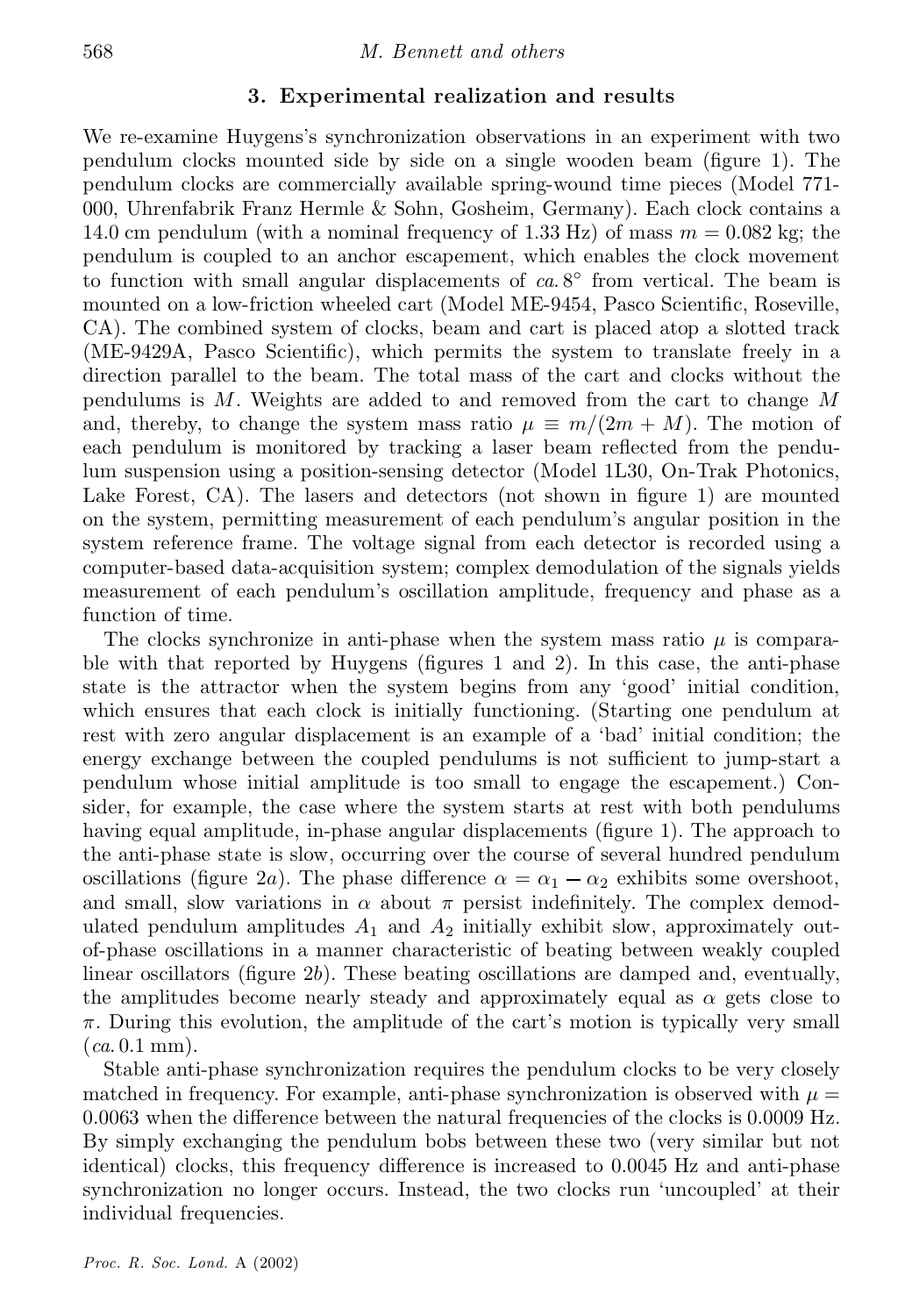

Figure 3. Probability of observing stable anti-phase oscillations as a function of mass ratio  $\mu$  for the clock system that begins at rest with both pendulums having in-phase angular displacements of equal amplitude. In this range of  $\mu$  only two asymptotic states are observed: anti-phase oscillation and beating death.

When  $\mu$  is sufficiently increased, we find that some initial conditions can lead to a state, which we call `beating death', where one or both of the clocks cease to function (figure 3). If the angular displacement of either pendulum clock falls below a minimum threshold, the escapement mechanism can no longer engage, the pendulum seizes, and the clock stops. When the pendulums start from rest with in-phase angular displacements of equal amplitude, anti-phase oscillations are always observed for  $\mu$  < 0.0083, while the clocks typically stop for  $\mu > 0.0125$ . At intermediate values of  $\mu$ , either state may be the attractor of the system, depending on slight differences in the initial conditions. Additionally, as a function of  $\mu$ , the system exhibits hysteresis, which may be due in part to the dependence of the track friction on the mass loading of the system.

We believe that our clock system contains the same essential ingredients as Huygens's clock system. In both cases, the clocks are mounted on a common support whose motion provides weak coupling. Dissipation is also weak both in Huygens's clocks and ours; in our case, we estimate the relative energy loss per oscillation is *ca*. 3%. Both systems of clocks are kept out of equilibrium by the inherently nonlinear driving from small impulsive kicks applied by the escapement mechanisms when the pendulums' displacement amplitudes exceed a threshold value. Of course, Huygens's clocks differ in certain details that are qualitatively unimportant as follows.

- (a) Huygens's clocks were driven by falling weights; ours are spring driven.
- (b) Huygens's clocks used a verge escapement, which required large displacements amplitudes of  $ca. 25^{\circ}$  to function; our clocks use a newer (invented in the 1670s) anchor design, which enables clocks to function with smaller amplitudes.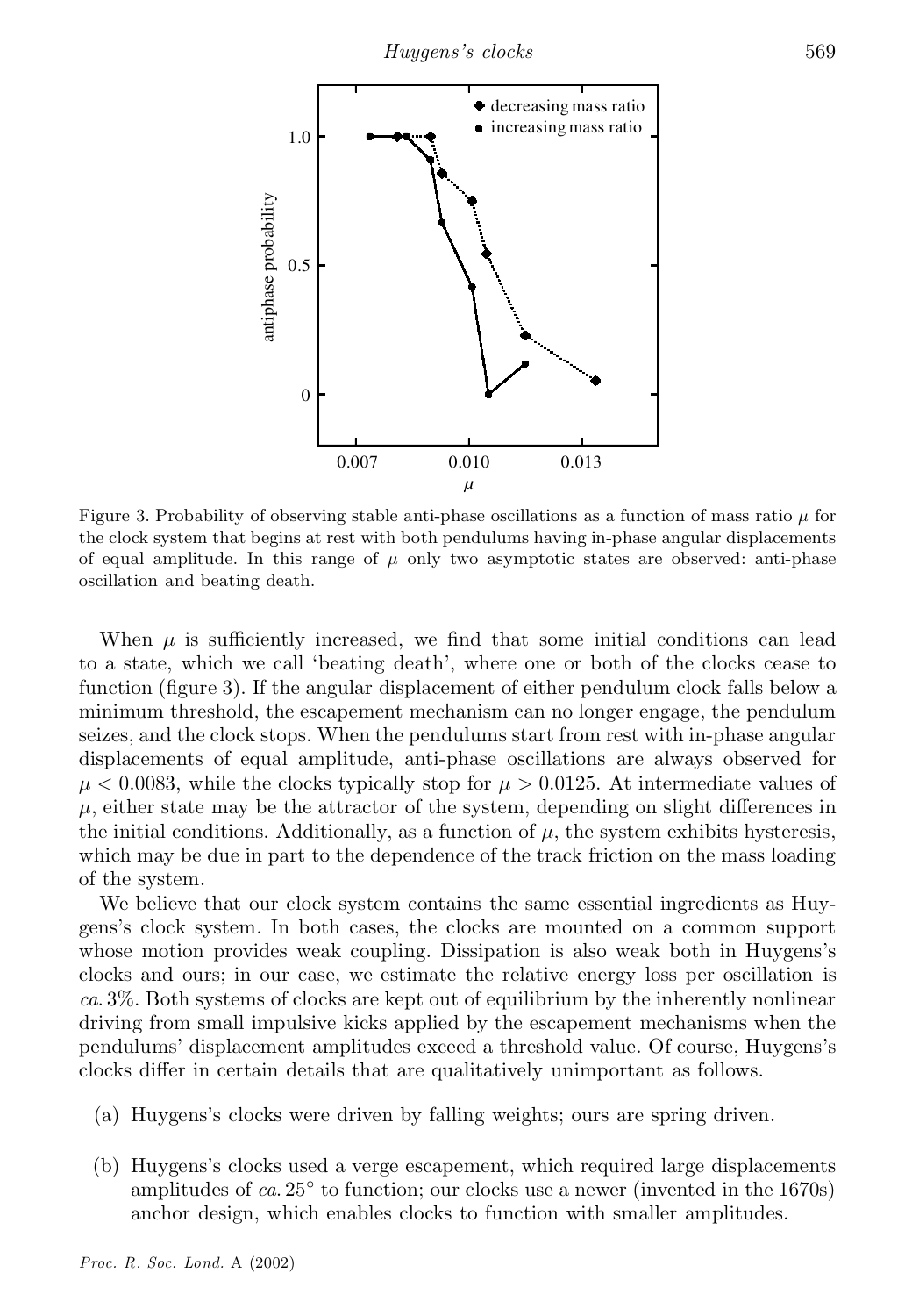(c) The length of Huygens's oscillating pendulums was continually varied by con fining the suspension of each pendulum between cycloidal-shaped boundaries; our pendulums oscillated with a fixed suspension length.

# 4. Theory: model and analysis

We consider the three-degree-of-freedom model depicted in figure 4. Two plane pendulums hang from a common rigid frame which is constrained to move in one dimension. The pendulums are identical, each consisting of a point mass hanging from a massless rigid rod. In the absence of damping and driving, the Lagrangian is

$$
\mathcal{L} = \frac{1}{2}(M + 2m)\dot{X}^2 + m\dot{X}\ell(\cos\phi_1\dot{\phi}_1 + \cos\phi_2\dot{\phi}_2) + \frac{1}{2}m\ell^2(\dot{\phi}_1^2 + \dot{\phi}_2^2) + mg\ell(\cos\phi_1 + \cos\phi_2) - \frac{1}{2}KX^2,
$$
(4.1)

where  $\phi_k$  is the angular displacement of the kth pendulum about its pivot point, X is the linear displacement of the platform,  $m$  is the pendulum mass,  $M$  is the platform mass, q is the acceleration due to gravity,  $\ell$  is the pendulum length, and the overdot denotes differentiation with respect to time. We take the platform motion to be weakly bound by a harmonic restoring force, since in Huygens's experiments the common supporting beam was confined. In our experiments the platform is free to slide, so that  $K = 0$ . (In earlier experiments we included a confining force by mounting magnets on the platform base. The results were similar and for practical simplicity we finally settled on the  $K = 0$  design.) In the analysis to follow, we keep the harmonic restoring force to handle both cases, and to check that this difference is indeed a minor detail.

We also add viscous damping to the pendulums and the platform, and a driving mechanism to model the clocks escapements. The governing equations of motion become

$$
\ddot{\phi}_k + b\dot{\phi}_k + \frac{g}{\ell}\sin\phi_k = -\frac{1}{\ell}\ddot{X}\cos\phi_k + \tilde{f}_k,
$$
\n(4.2)

$$
(M+2m)\ddot{X} + B\dot{X} + KX = -\sum_{j} m\ell(\sin\phi_k); \qquad (4.3)
$$

where b and B are friction coefficients. The clock mechanism, represented by  $f_k$ , provides the energy needed to keep the clock running (see below).

It is convenient to write the differential equations in dimensionless form, introducing a scaled position  $Y = X/\ell$  and time  $\tau = t\sqrt{g/\ell}$ , so that

$$
\phi_k'' + 2\gamma \phi_k' + \sin \phi_k = -Y'' \cos \phi_k + f_k,\tag{4.4}
$$

$$
Y'' + 2TY' + \Omega^2 Y = -\mu(\sin \phi_1 + \sin \phi_2)''
$$
\n(4.5)

where  $\gamma = b\sqrt{\ell/4g}, \Gamma = B\sqrt{\ell/4g}/(M+2m), \Omega^2 = K/(M+2m), \mu = m/(M+2m),$ and the prime denotes differentiation with respect to  $\tau$ . The system mass ratio  $\mu =$  $m/(M + 2m)$  controls the coupling strength and is a key parameter in our analysis.

Rather than develop a detailed model of the escapement mechanism (Lepschy *et al*. 1992), we use a simple impulse rule: when the pendulum reaches a threshold angle  $\pm\Phi$ , the angular velocity reverses direction and its magnitude changes according to

$$
|\phi_k'|\to(1-c)|\phi_k'|+\epsilon,\t\t(4.6)
$$

*Proc. R. Soc. Lond.* A (2002)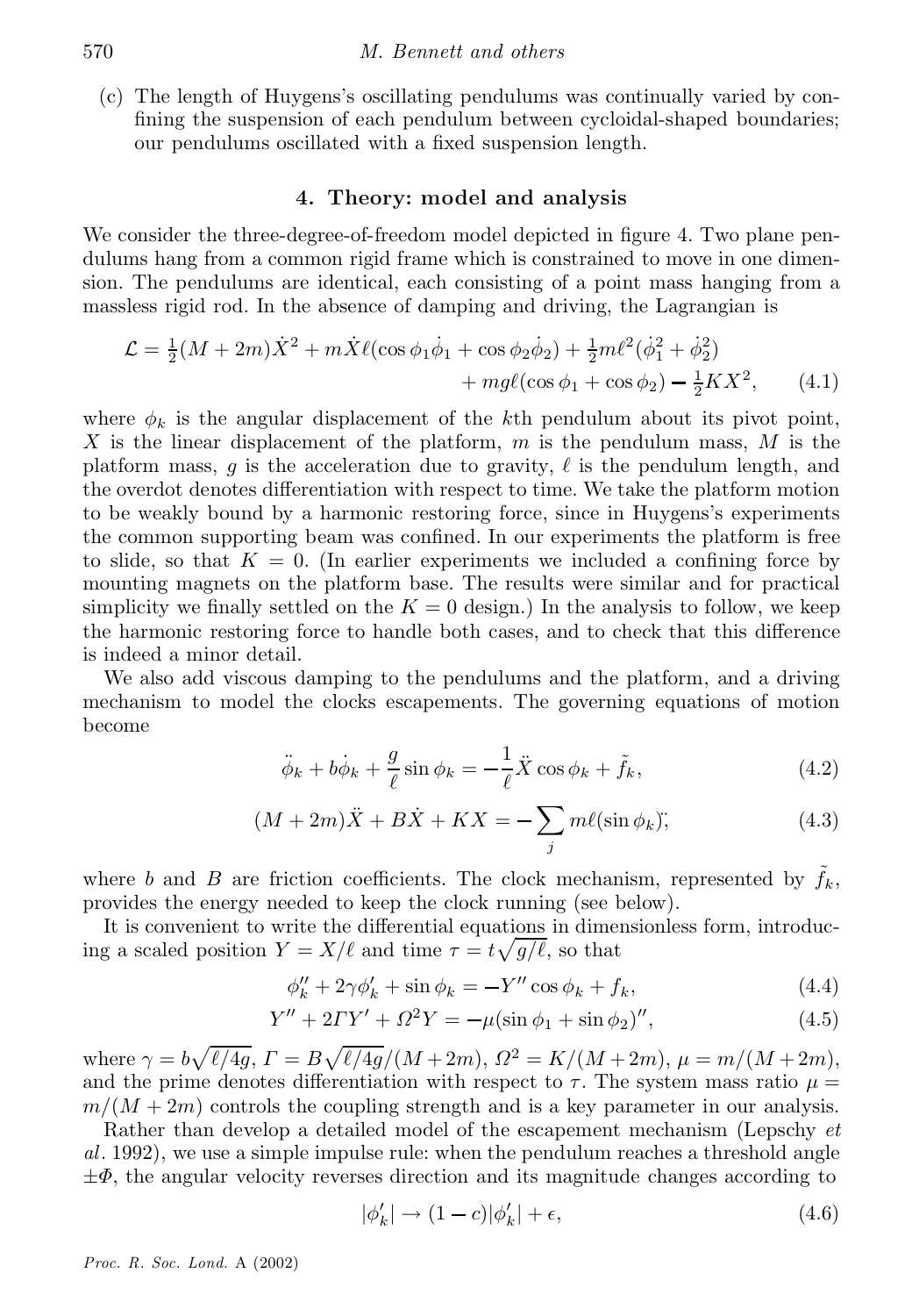

Figure 4. Sketch of model coupled-pendulum system.

where c and  $\epsilon$  are small positive constants. Our choice of impulse rule is loosely based on the two-part action of the escapement, which first engages at a fixed angle and then delivers a kick on the downswing as the anchor hits. Since we are interested in the heavy platform limit  $M \gg m$ , we ignore the reaction force on the platform.

In what follows, we consider small-angle swings only. Even so, the problem is nonlinear due to the impulsive kicks. Between kicks the dynamics is linear, however, and the motion can be decomposed into a superposition of independent normal mode oscillations. We exploit this below in deriving a Poincaré map, alternately applying the normal mode evolution and the instantaneous effect of the kicks.

Before turning to a derivation of the iterative map, we pause to present a simple explanation of Huygens's observation. Introducing sum and difference variables,  $\sigma =$  $\phi_1 + \phi_2$  and  $\delta = \phi_1 - \phi_2$ , equations (4.4) and (4.5) become, for small oscillations and between kicks,

$$
\delta'' + 2\gamma \delta' + \delta = 0,\tag{4.7}
$$

$$
\sigma'' + 2\gamma \sigma' + \sigma = -2Y'',\tag{4.8}
$$

$$
Y'' + 2\Gamma Y' + \Omega^2 Y = -\mu \sigma''. \tag{4.9}
$$

Only the sum coordinate couples to the platform motion. Thus, the damping in the platform affects  $\sigma$  but not  $\delta$ . To take the most extreme situation, if the pendulums were free of friction (i.e.  $\gamma = 0$ ), the coordinate  $\sigma$  would still damp out; only  $\delta$ survives, and this corresponds to pure anti-phase motion, just as Huygens observed.

This argument is instructive, and has the essential ingredients, but is incomplete since it ignores the energy input altogether. Without the kicks, the amplitude of the surviving (anti-phase) oscillations would depend on the initial conditions (contrary to observations) and for nearly in-phase initial conditions the anti-phase amplitude would be so small that the clock escapement would not engage, so that the anti-phase state would be unsustainable even in principle.

Nevertheless, the normal modes play a central role in the analysis that follows. Using the (complex) notation  $\delta(t) = \delta_j e^{i\omega_j t}$ ,  $\sigma(t) = \sigma_j e^{i\omega_j t}$  and  $Y(t) = Y_j e^{i\omega_j t}$  to define the jth mode, we can determine the three mode frequencies  $\omega_i$  and the corresponding mode coordinates  $\mathbf{\Psi}_j$ . One mode follows from the decoupling of the difference coordinate:

 $\omega_1 = 1 + i\gamma, \quad \Psi_1 = (\delta, \sigma, Y) = (1, 0, 0).$ (4.10)

This describes pure anti-phase motion with decay rate  $\text{Im}(\omega_1) = \gamma$ . Here and in what follows, we will assume for convenience that the damping is weak ( $\gamma \ll 1$ ) and so neglect terms of order  $\gamma^2$ . The exact expressions for the other two modes are cumbersome, but for our purposes it is enough to develop them as a power series in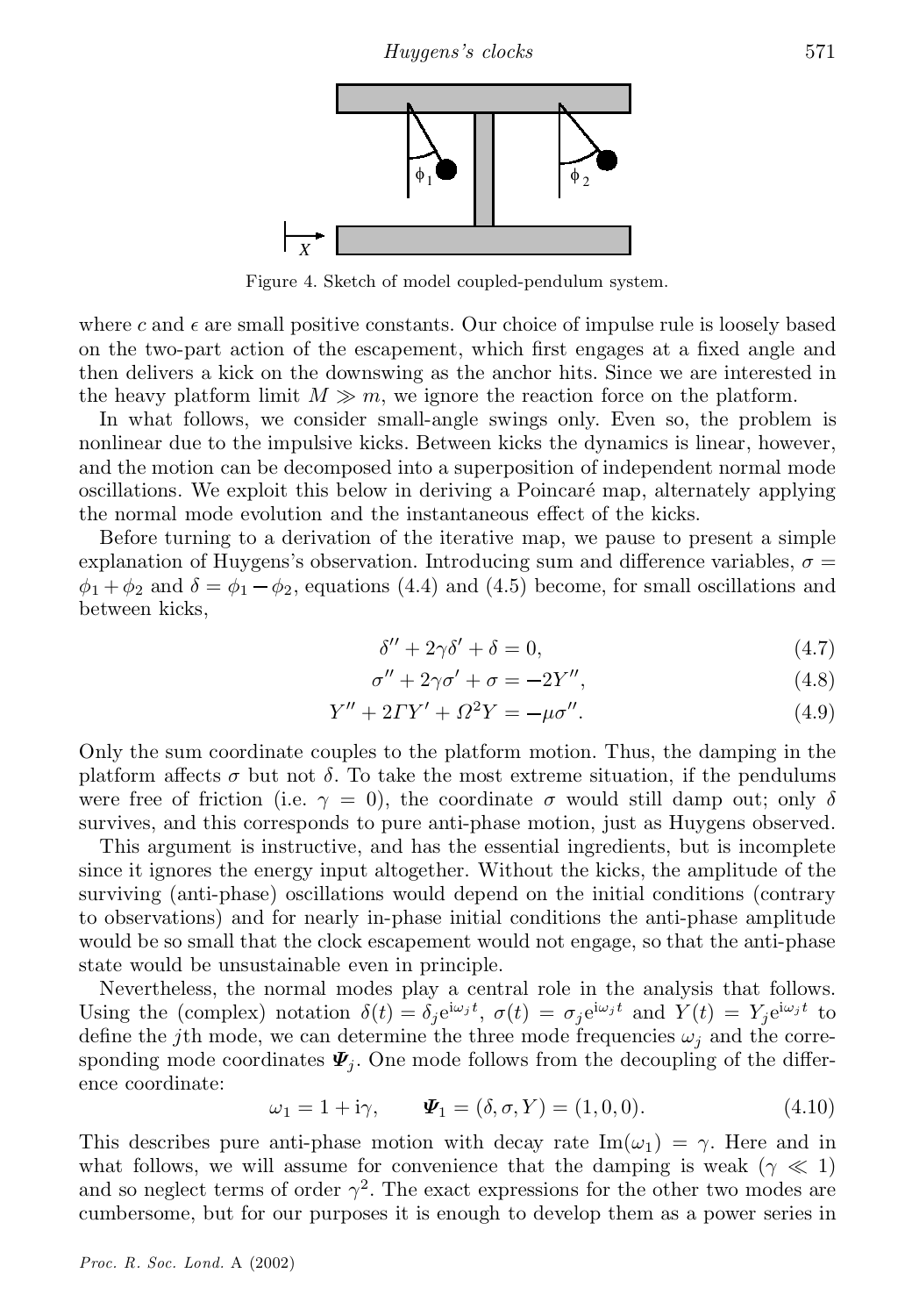the mass ratio  $\mu$ . We find

$$
\omega_2 = 1 + i\gamma + \mu(1 + 2i(\gamma + \Gamma)), \qquad \Psi_2 = (0, 1, \mu d[1 - 2id(\Gamma - \Omega^2 \gamma)]) \tag{4.11}
$$

and

$$
\omega_3 = \Omega + i\Gamma + O(\mu), \qquad \Psi_3 = (0, 2\Omega^2, 1) + O(\mu), \qquad (4.12)
$$

where  $d^{-1} = \Omega^2 - 1$ , and we have written these in a form suitable for the case where the platform is underdamped  $(Q > \Gamma)$ . In fact, this is not a necessary assumption. We only want to avoid the resonant case  $\Omega = 1$  when the platform frequency matches the pendulum frequency, so we assume either the frequencies do not match or the platform motion is overdamped.

Consideration of the mode structure allows us to simplify our analysis. First, since we want to consider the situation where the platform has 'imperceptible movements', Y is small. But the only linear combinations of the three modes  $\sum_j c_j \Psi_j$  which yield a small value for Y have an equally small amount of the third mode,  $c_3/c_2 \sim O(\mu)$ . This means that the third mode is barely excited. Second, the remaining modes  $\Psi_1$ and  $\Psi_2$  are only  $O(\mu)$  different from  $\delta$  and  $\sigma$ , respectively. Thus, if a kick from the escapement mechanism boosts the value of  $\phi_1$ , say, then to leading order in  $\mu$  it affects modes  $\Psi_1$  and  $\Psi_2$  and not  $\Psi_3$ .

Together, these observations allow us to ignore the third mode, thereby reducing the problem to two degrees of freedom. We now proceed to construct a Poincaré map in the reduced, four-dimensional phase space, which is spanned by the coordinates  $(\phi_1, \phi'_1, \phi_2, \phi'_2)$ . Our strategy is to exploit the weakness of the damping and coupling. During one oscillation, we imagine that each pendulum executes a nearly free harmonic orbit, and then compute the small changes due to the damping and driving. Thus, we define

$$
\phi_j = A_j \sin(\tau + \alpha_j), \quad j = 1, 2,
$$
\n(4.13)

where the iterative map describes updates in the amplitudes  $A_i$  and phases  $\alpha_i$ . In the phase plane for each pendulum, one can picture the free orbit as uniform motion around the circle of radius  $A_j$ , except that when it reaches the positions  $\phi_j = \Phi$ when  $\phi'_j > 0$  and  $\phi_j = -\Phi$  when  $\phi'_j < 0$ , the pendulum suddenly changes sign due to the kick from the clock mechanism (see figure 5). During the remaining motion there is energy loss due to friction.

The map we will derive considers the moment when the first pendulum passes through its lowest point moving to the right, so the Poincaré section is  $\phi_1 = 0$ ,  $\phi'_1 > 0$ . We consider in turn the effect due to (1) the damping and (2) the four impacts with the clock mechanisms (two impacts per pendulum per cycle).

#### (*a*) *Damping*

The effect of damping is most easily expressed by using the normal mode coordinates, which are to leading order just the sum and difference combinations  $\sigma$ and  $\delta$ . Introducing the 'polar' representation corresponding to equation (4.13), we can write

$$
\sigma = A_+ \sin(\tau + \alpha_+),\tag{4.14}
$$

$$
\delta = A_{-} \sin(\tau + \alpha_{-}), \tag{4.15}
$$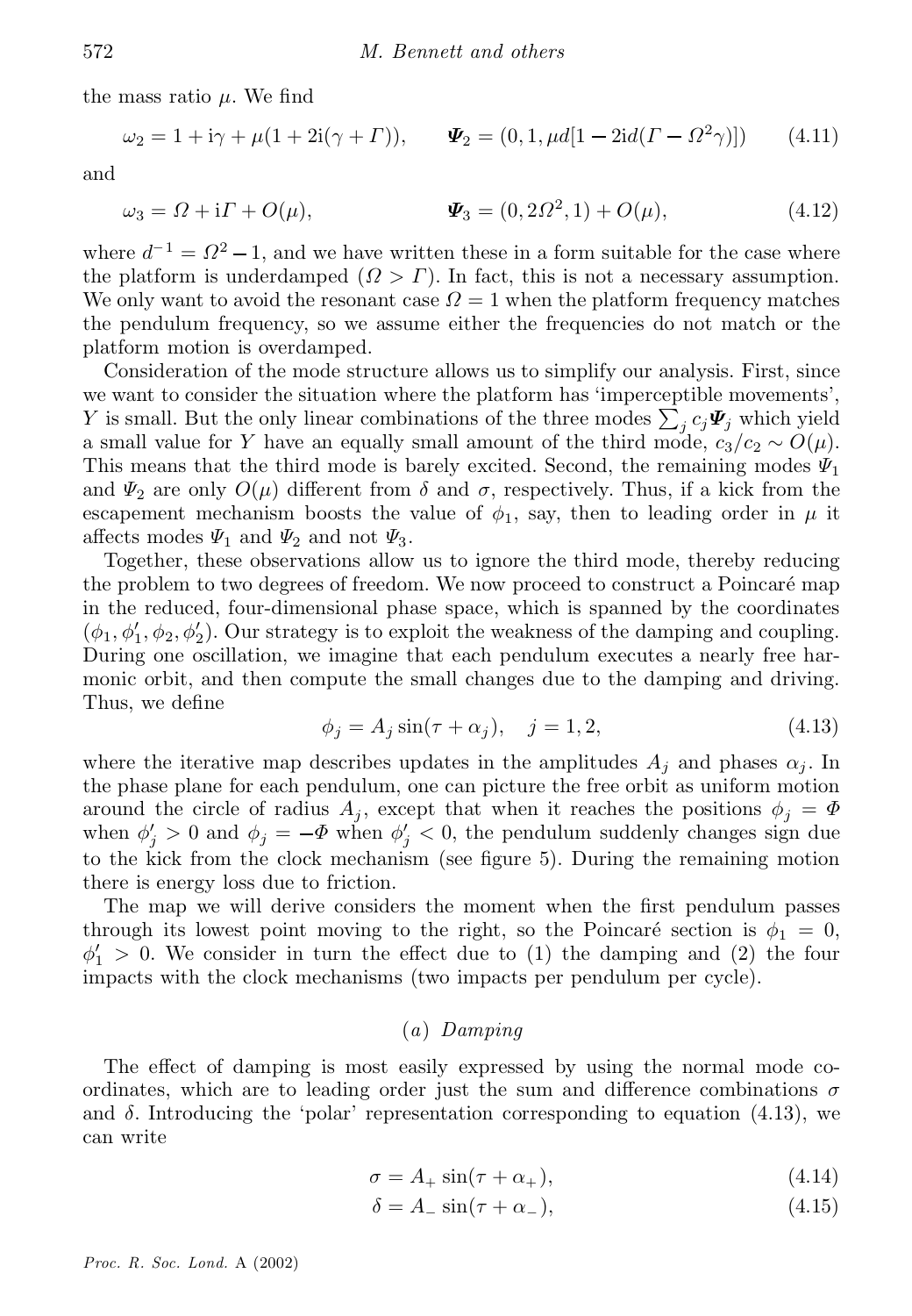where

$$
A_{\pm}^2 = A_1^2 + A_2^2 \pm 2A_1 A_2 \cos(\alpha_1 - \alpha_2), \tag{4.16}
$$

$$
\tan \alpha_{\pm} = \frac{A_1 \sin \alpha_1 \pm A_2 \sin \alpha_2}{A_1 \cos \alpha_1 \pm A_2 \cos \alpha_2},\tag{4.17}
$$

and so

$$
4A_j^2 = A_+^2 + A_-^2 \pm 2A_+A_- \cos(\alpha_+ - \alpha_-), \tag{4.18}
$$

$$
\tan \alpha_j = \frac{A_+ \sin \alpha_+ \pm A_- \sin \alpha_-}{A_+ \cos \alpha_+ \pm A_- \cos \alpha_-},\tag{4.19}
$$

where the upper signs correspond to  $j = 1$  and the lower signs to  $j = 2$ .

The normal modes evolve independently, with the real and imaginary parts of each mode frequency determining the time variation of the mode amplitude and phase, respectively. If we denote the mode frequencies by  $\omega_+$  and  $\omega_-$  for in-phase and anti-phase, respectively, over one oscillation we have  $A_+ \to \xi A_+$ ,  $A_- \to \nu A_-$ , and  $(\alpha_+ - \alpha_-) \rightarrow (\alpha_+ - \alpha_-) + \beta$ , where the constants  $\xi$ ,  $\nu$  and  $\beta$  are

$$
\xi = e^{-2\pi \operatorname{Im}\omega_{+}},\tag{4.20}
$$

$$
\nu = e^{-2\pi \operatorname{Im}\omega_1},\tag{4.21}
$$

$$
\beta = 2\pi \operatorname{Re}(\omega_+ - \omega_-). \tag{4.22}
$$

One can work out what this corresponds to in terms of the variables  $(A_1, A_2, \alpha_1, \alpha_2)$ using equations (4.18) and (4.19). Denoting the new values by a tilde, the result is

$$
4\tilde{A}_1^2 = (\xi + \nu)^2 A_1^2 + (\xi - \nu)^2 A_2^2 + 2(\xi^2 - \nu^2) A_1 A_2 \cos \alpha + \beta 4\xi \nu A_1 A_2 \sin \alpha, \quad (4.23)
$$

$$
4\tilde{A}_2^2 = (\xi - \nu)^2 A_1^2 + (\xi + \nu)^2 A_2^2 + 2(\xi^2 - \nu^2) A_1 A_2 \cos \alpha - \beta 4 \xi \nu A_1 A_2 \sin \alpha, \quad (4.24)
$$

$$
\tan \tilde{\alpha} = \frac{2\xi\nu[2A_1A_2\sin\alpha + \beta(A_1^2 - A_2^2)]}{(\xi^2 - \nu^2)(A_1^2 + A_2^2) + 2(\xi^2 + \nu^2)A_1A_2\cos\alpha},
$$
(4.25)

where

$$
\alpha = \alpha_1 - \alpha_2 \tag{4.26}
$$

and we have kept terms to first order in  $\beta$ . Physically,  $\beta$  is the coupling-induced frequency shift between the otherwise degenerate normal modes, which of course is small for small coupling. Subtracting the old values from the new ones, we get

$$
\Delta_d A_j = \tilde{A}_j - A_j,\tag{4.27}
$$

$$
\Delta_d \alpha = \tilde{\alpha} - \alpha,\tag{4.28}
$$

where the notation  $\Delta_d$  indicates the changes due to damping in the amplitudes and the phase differences.

# (*b*) *Impacts*

Since the impacts 'truncate' the free orbit near the turning points, the pendulum periods are less than  $2\pi$  (figure 5). This amounts to advancing the phases  $\alpha_i$ . The situation is particularly simple if considered in terms of the single-oscillator phase space: the time taken to traverse the truncated orbit is directly proportional to the

*Proc. R. Soc. Lond.* A (2002)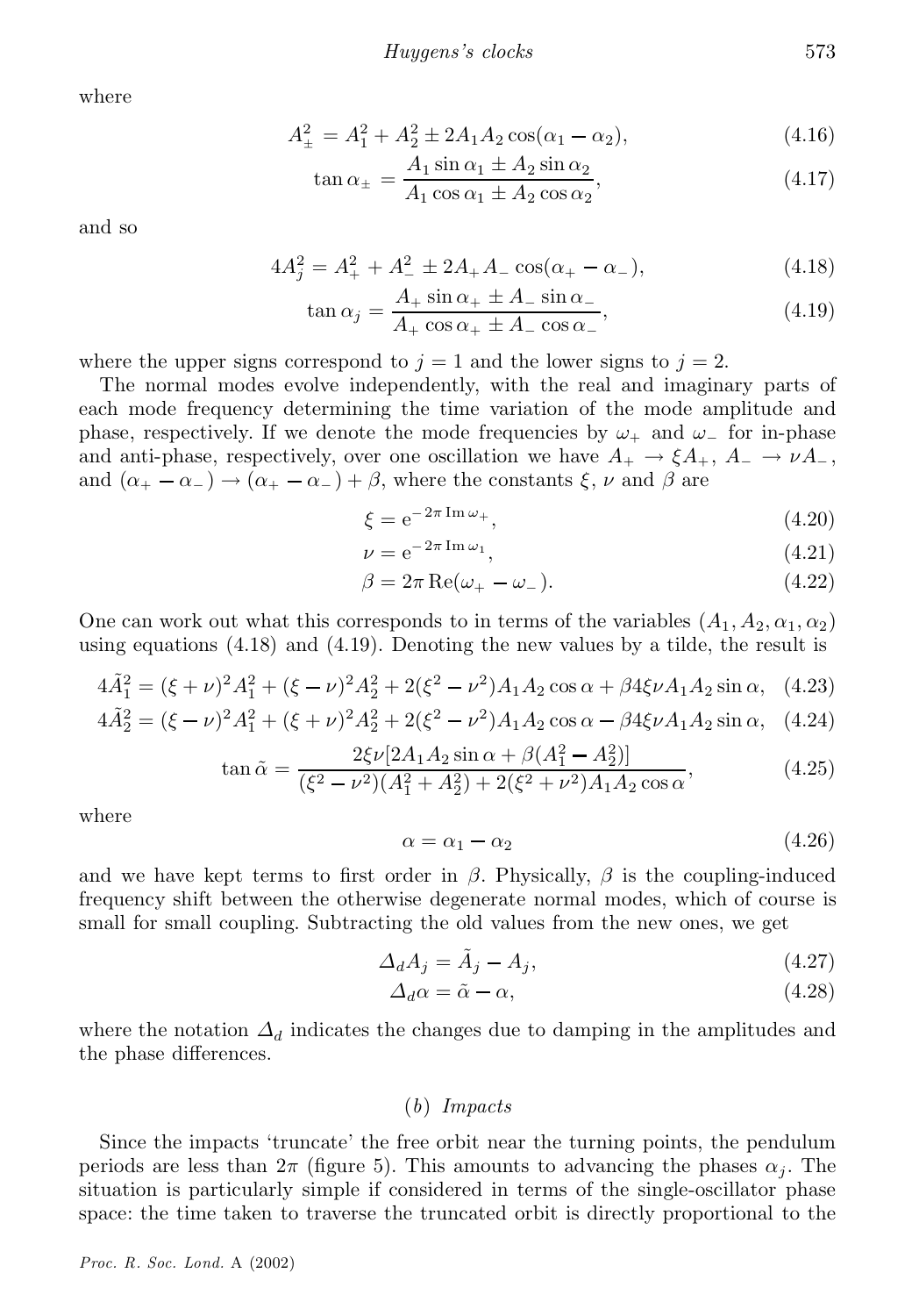

Figure 5. Phase portrait of single 'free' orbit truncated at  $\phi_j = \pm \Phi$ .

perimeter of the truncated circle, so that it takes a time  $T = 4 \arcsin(\Phi/A_i)$  for the *j*th pendulum to return to the section. With  $\Delta_i$  indicating the changes due to the impacts, the change in  $\alpha_j$  is

$$
\Delta_i \alpha_j = 2\pi - 4\arcsin(\Phi/A_j), \quad j = 1, 2,
$$
\n(4.29)

so that

$$
\Delta_i \alpha = \Delta_i \alpha_1 - \Delta_i \alpha_2. \tag{4.30}
$$

The effect on the amplitudes can be calculated by energy considerations. Noting that  $\phi_j^2 + \phi_j'^2 = A_j^2$  is constant over the unperturbed orbit, the angular speed at  $\phi_i = \pm \Phi$  is

$$
|\phi_j'| = \sqrt{A_j^2 - \Phi^2}.
$$
\n(4.31)

Applying the impulse rule equation (4.6) twice,

$$
|\phi_j'| \to (1-c)[(1-c)|\phi_j'| + \epsilon] + \epsilon,\tag{4.32}
$$

which gives the angular speed the instant after the second kick. Using equation (4.31) again gives the new amplitude, and thus the change due to the impacts:

$$
\Delta_i A_j = \left\{ \Phi^2 + \left[ (1-c)^2 \sqrt{A_j^2 - \Phi^2} + (2-c)\epsilon \right]^2 \right\}^{1/2} - A_j. \tag{4.33}
$$

These changes in phase and amplitude apply only if the amplitude is big enough to trigger the escapement, i.e. only if  $A_j > \Phi$ .

#### (*c*) *Analysis of the map*

Together, the contributions from the impacts and the damping give a threedimensional return map for the coordinates  $(A_1, A_2, \alpha)$ :

$$
A_1 \rightarrow A_1 + \Delta_i A_1 + \Delta_d A_1, \tag{4.34}
$$

$$
A_2 \to A_2 + \Delta_i A_2 + \Delta_d A_2,\tag{4.35}
$$

$$
\alpha \to \alpha + \Delta_i \alpha + \Delta_d \alpha. \tag{4.36}
$$

*Proc. R. Soc. Lond.* A (2002)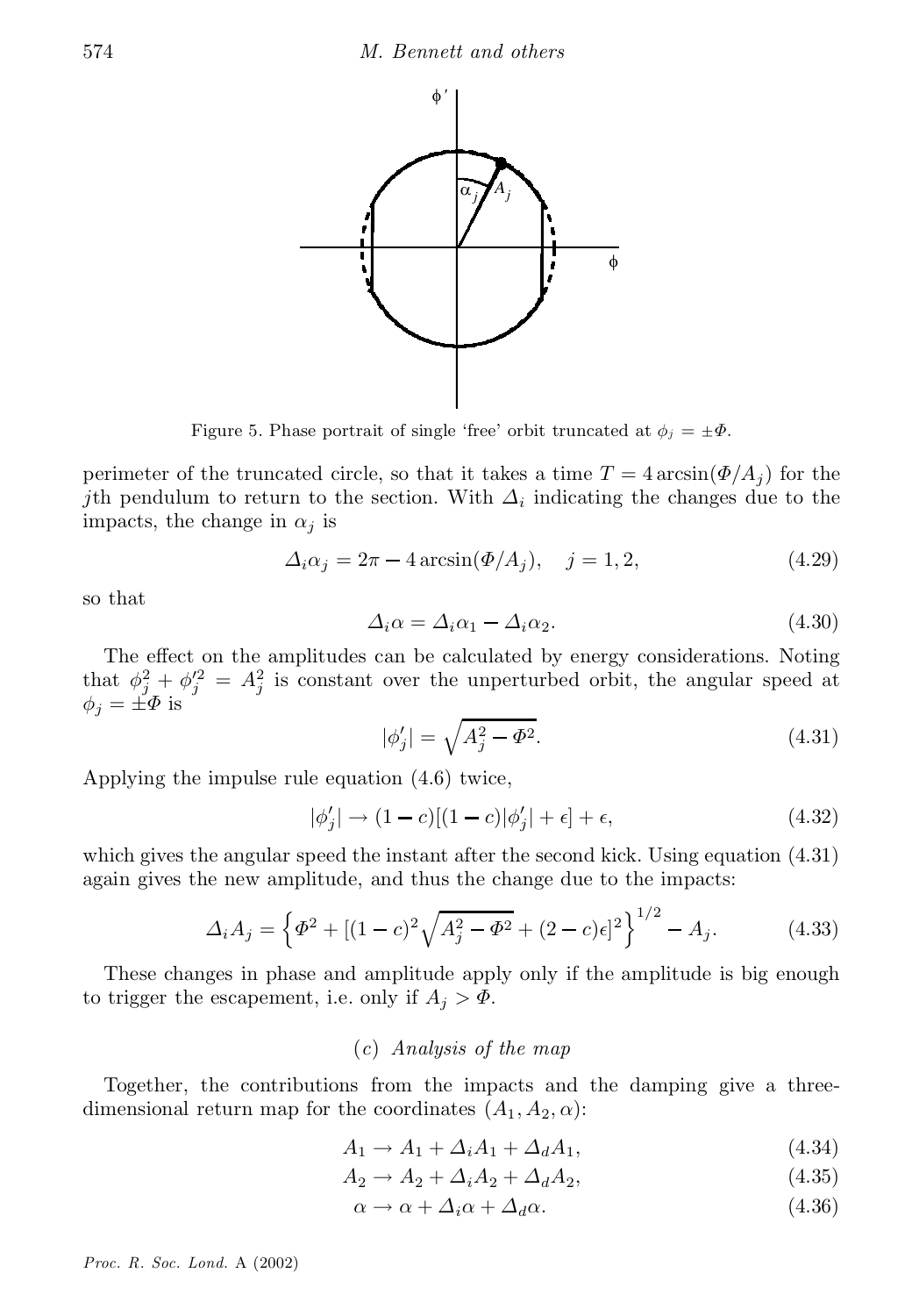#### *Huygens's clocks* 575

We can identify three fixed points, all of which have equal amplitudes  $(A_1 = A_2)$ . One is the trivial solution  $A_1 = A_2 = 0$ . To find the other two, note first that if  $A_1 =$  $A_2$  then  $\Delta_i\alpha_1 = \Delta_i\alpha_2$  from equation (4.29) and  $\Delta_iA_1 = \Delta_iA_2$  from equation (4.33). Meanwhile, in equations (4.23) and (4.24), setting  $\alpha = 0$  or  $\pi$  and  $A_1 = A_2$  implies  $\tilde{A}_1 = \tilde{A}_2$ , while taking  $A_1 = A_2$  and the limit  $\alpha \to 0$  or  $\pi$  in equation (4.25) yields  $\tilde{\alpha} \rightarrow 0$  or  $\pi$ , respectively. Thus, we have two non-trivial fixed points, one with  $\alpha = 0$ and the other with  $\alpha = \pi$ . These are the in-phase and anti-phase states, respectively.

Before we discuss the behaviour of the full three-dimensional map, it is useful to consider the special case  $A_1 = A_2 > \Phi$  and  $\beta = 0$ . We can get a fairly complete picture in this case. The subspace  $A_1 = A_2$  is invariant and contains the fixed points identified above. Moreover, the phase difference  $\alpha$  obeys its own map. From equation (4.29) we see that  $\alpha$  is unchanged due to the impulsive kicks, and from equation (4.25) that the amplitudes cancel out, leading us to the one-dimensional map

$$
\tilde{\alpha} = \arctan\left\{\frac{2\xi\nu\sin\alpha}{(\xi^2 - \nu^2) + (\xi^2 + \nu^2)\cos\alpha}\right\}.
$$
\n(4.37)

For any  $\xi$ ,  $\nu$ , there are exactly two fixed points,  $\alpha = 0$  and  $\pi$ . These are just the non-trivial fixed points already identified. By looking at the slope of this map one readily shows that  $\alpha = 0$  is locally unstable and  $\alpha = \pi$  is locally stable, for all allowed  $\xi, \nu.$ 

There is an alternative way to analyse the equal-amplitude case which allows us to make a stronger statement about the stability of the anti-phase state. The argument focuses directly on the mode energies, which gives it a certain conceptual advantage. The mode energies are proportional to the squared amplitudes  $A_{\pm}^2$ . Setting  $A_1 = A_2 = A$  in equation (4.16) yields

$$
A_{\pm}^{2} = 2A^{2}(1 \pm \cos(\alpha_{1} - \alpha_{2})). \tag{4.38}
$$

Now, we have established (cf. equation (4.29)) that if  $A_1 = A_2$ , the impulses do not affect  $\alpha$ . Thus, if the impulse causes an amplitude change  $A \rightarrow A + \Delta A$ , we have from equation (4.38)

$$
A_{\pm} \rightarrow \frac{A + \Delta A}{A} A_{\pm},
$$

which says that  $A_+$  and  $A_-$  are scaled by the same factor. Meanwhile, frictional damping also acts to scale  $A_+$  and  $A_-$ :

$$
A_+ \to \xi A_+, \qquad A_- \to \nu A_-,
$$

where  $0 \le \xi \le \nu \le 1$ . Taken together, the two contributions yield the map

$$
\tilde{A}_{+} = \xi \left( 1 + \frac{\Delta A}{A} \right) A_{+},\tag{4.39}
$$

$$
\tilde{A}_{-} = \nu \left( 1 + \frac{\Delta A}{A} \right) A_{-}.
$$
\n(4.40)

Note that this does not give an explicit description of the system's evolution, since  $A$ itself is a dynamical variable. Nevertheless, it is enough to draw the strong conclusion that the anti-phase state is globally attracting (within the equal amplitude subspace). This follows because, since  $\xi < \nu$ , proportionately more energy is drained out of the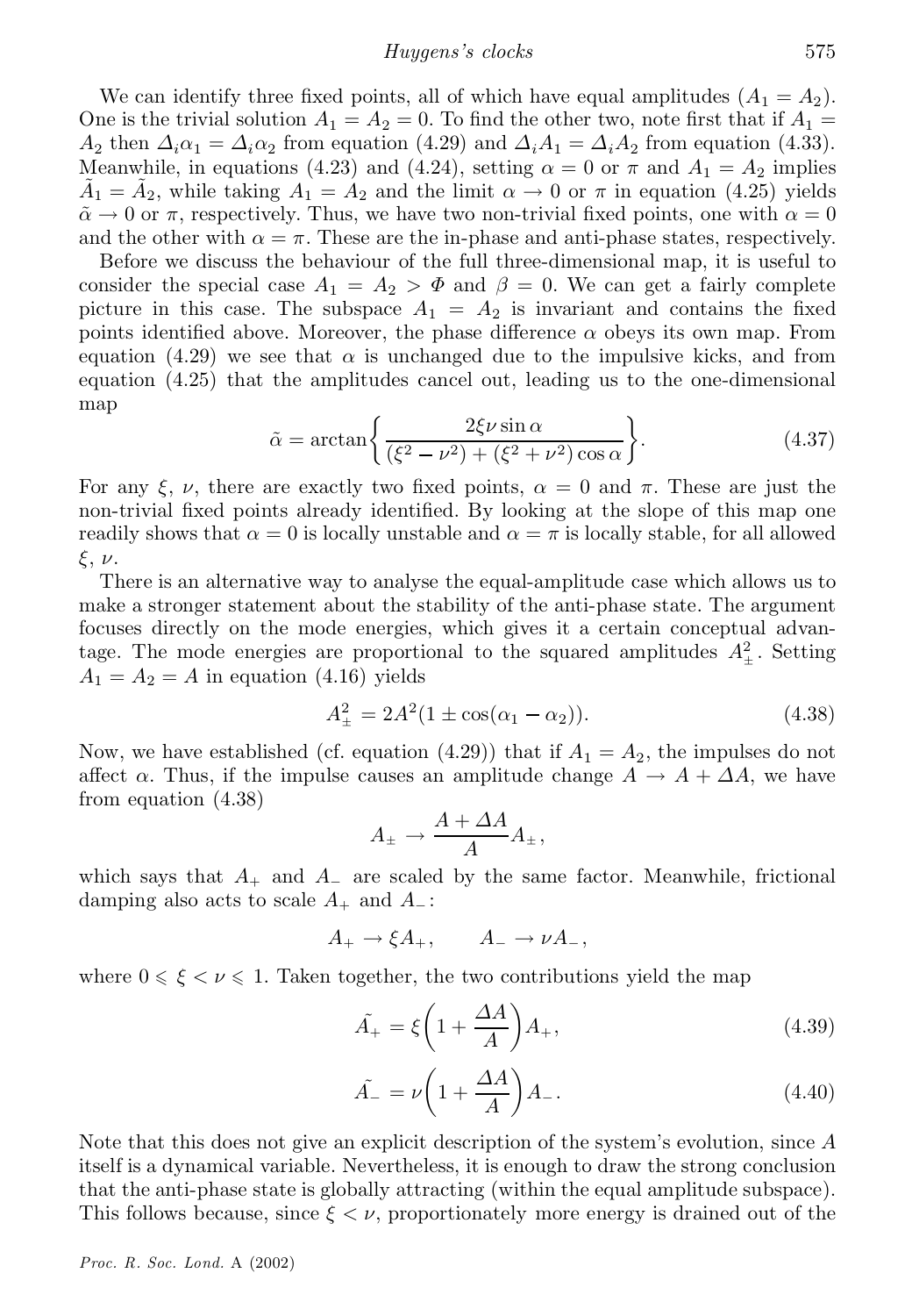in-phase mode than is put into it, in all cases except if the system is perfectly in-phase (and so  $A_-=0$ ).

Let us return now to consider the full three-dimensional map. Numerical simulations of the three-dimensional map reveal that the anti-phase state and the trivial state are asymptotically stable, while the in-phase state is unstable, consistent with Huygens's observations (and ours). As already noted,  $\beta$  is the frequency difference between the two normal modes; when  $\beta \neq 0$ , the main effect is the introduction of beats, which eventually damp out (see figure 2). Because of these, even if the pendulums initially have the same amplitude, this property does not persist. Nevertheless, the beating merely introduces a transient which serves to decorate the main trends in the system's evolution, i.e. those trends which we previously deduced by setting  $\beta = 0$ , without affecting the long-term behaviour.

The map behaves very similarly to our experiments and Huygens's observations. Figure 2 shows a typical situation: even when started close to the in-phase state, the system evolves into the anti-phase state, with damped beating behaviour in both the amplitudes and the phase difference. More generally, the model qualitatively reproduces the important features of the experimental data, though there are some differences. The chief discrepancy is that the model shows a much smaller modulation of the amplitudes, a property that can be traced to the sharp impulse mechanism (see equation  $(4.6)$ ).

This is not the end of the story, however. Simulations reveal another type of attracting state, where one pendulum oscillates but the other does not; we call this behaviour `beating death' because beating plays an important role in determining the final dynamical state. Beating death happens when the pendulum amplitudes get very close to the escapement threshold  $\Phi$ . If both pendulums have sub-threshold amplitudes, there is no energy input and the system is attracted to the trivial state  $A_1 = A_2 = 0$ . However, if the two amplitudes are slightly larger than  $\Phi$ , the beating can introduce a large enough difference between the two so that the motion of one pendulum dies out while the other does not. This type of nal state is also observed in our experiments when the coupling is sufficiently strong.

Drawing everything so far together, we find that depending on initial conditions the system ends up either in the anti-phase state or in beating death. The latter occurs more often the greater the coupling, all other parameters held fixed. We can estimate when we expect to observe beating death with significant probability by considering the in-phase solution (for which damping effects are greatest) with  $A_1 = A_2$  and computing the value of the common value A: when this falls below  $\Phi$  the motion cannot be sustained. This leads to the following condition for beating death:

$$
\frac{1}{2\Phi}(2-c)^2\epsilon^2 - 2\pi\gamma - 4\pi\mu(\gamma + \Gamma) < 0. \tag{4.41}
$$

The first term is the amplitude boost due to the clock mechanism (when  $A = \Phi$ ), the rest is the amplitude loss due to friction in pendulum and platform. It is the  $\mu$ dependent term that is interesting from the point of view of Huygens's observations, since presumably his clocks were run under the condition that, in isolation, each clock maintains its oscillations. We see plainly that for large enough  $\mu$  the condition for quiescence is satisfied.

Finally, we consider the effect of non-identical clocks. With identical pendulums, the anti-phase state is attracting for arbitrarily small values of  $\mu$ . However, in general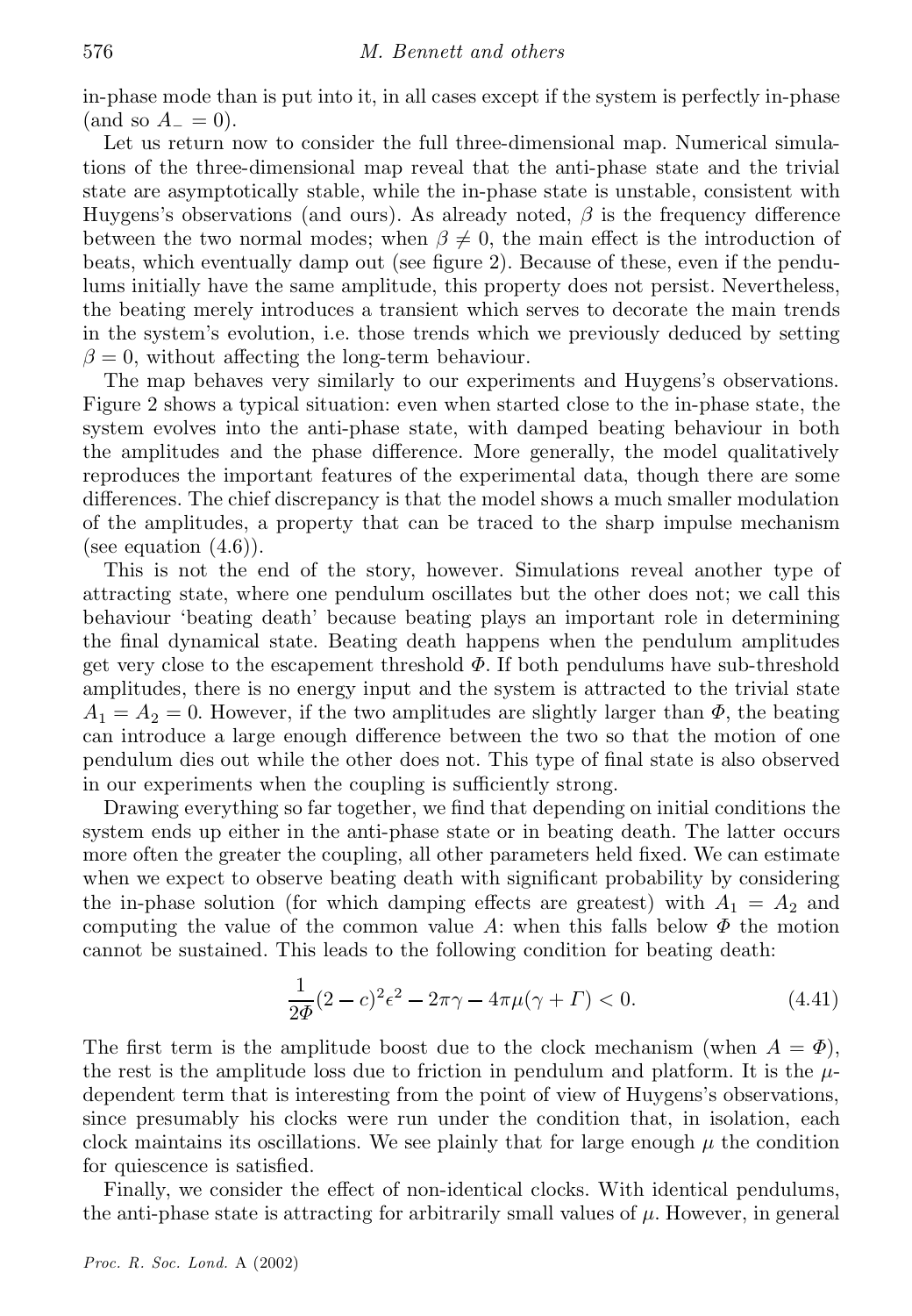

Figure 6. Phase diagrams summarizing theoretical analysis: (a)  $\Delta-\mu$  parameter plane; (b)  $\Gamma-\mu$  parameter plane.

one expects that two oscillators with different natural frequencies will not frequency lock unless the coupling exceeds some minimum threshold value. We can get an estimate of this threshold by the following argument. Assuming that the amplitudes are very nearly equal, and that the beating parameter  $\beta$  is sufficiently small that they stay nearly equal, the relative phase evolves according to the map (see equation (4.37))

$$
\tilde{\alpha} = \Delta + \arctan\left\{\frac{2\xi\nu\sin\alpha}{(\xi^2 - \nu^2) + (\xi^2 + \nu^2)\cos\alpha}\right\},\tag{4.42}
$$

where a constant  $\Delta$  has been added to account for the difference in pendulum frequencies. (More specifically, if these frequencies differ by an amount  $\rho$ , then in the uncoupled case  $\alpha$  advances by an amount  $\rho T$ , where T is the mean period.) As the detuning is increased, the  $\alpha = 0$  fixed point shifts up and the  $\alpha = \pi$  fixed point shifts down, until they coincide at the critical detuning  $\Delta_c$ , beyond which the pendulums are not frequency locked. Since both  $\xi$  and  $\nu$  differ only a little from unity, we can find  $\Delta_c$  by setting  $\alpha = \pi/2$  in equation (4.42), with the result

$$
\Delta_{\rm c} \approx \frac{\xi - \nu}{\nu}.\tag{4.43}
$$

For example, taking  $\Omega^2 \ll 1$ , this becomes

$$
\Delta_{\rm c} = 4\pi\mu(\Gamma + \gamma). \tag{4.44}
$$

#### 5. Discussion and serendipity

Figure 6 summarizes our theoretical results. The figure depicts which of the three types of attracting states predominate as a function of system parameters. The state labelled 'quasiperiodic' refers to the case where the pendulums run at different frequencies. Near each boundary the system can end up in one or other state depending on initial conditions. We have made two plots in order to piece together the full picture as a function of the three key parameters. In figure  $6a$ , we hold the platform damping  $\Gamma$  fixed, and vary the detuning  $\Delta$  and coupling strength  $\mu$ . The anti-phase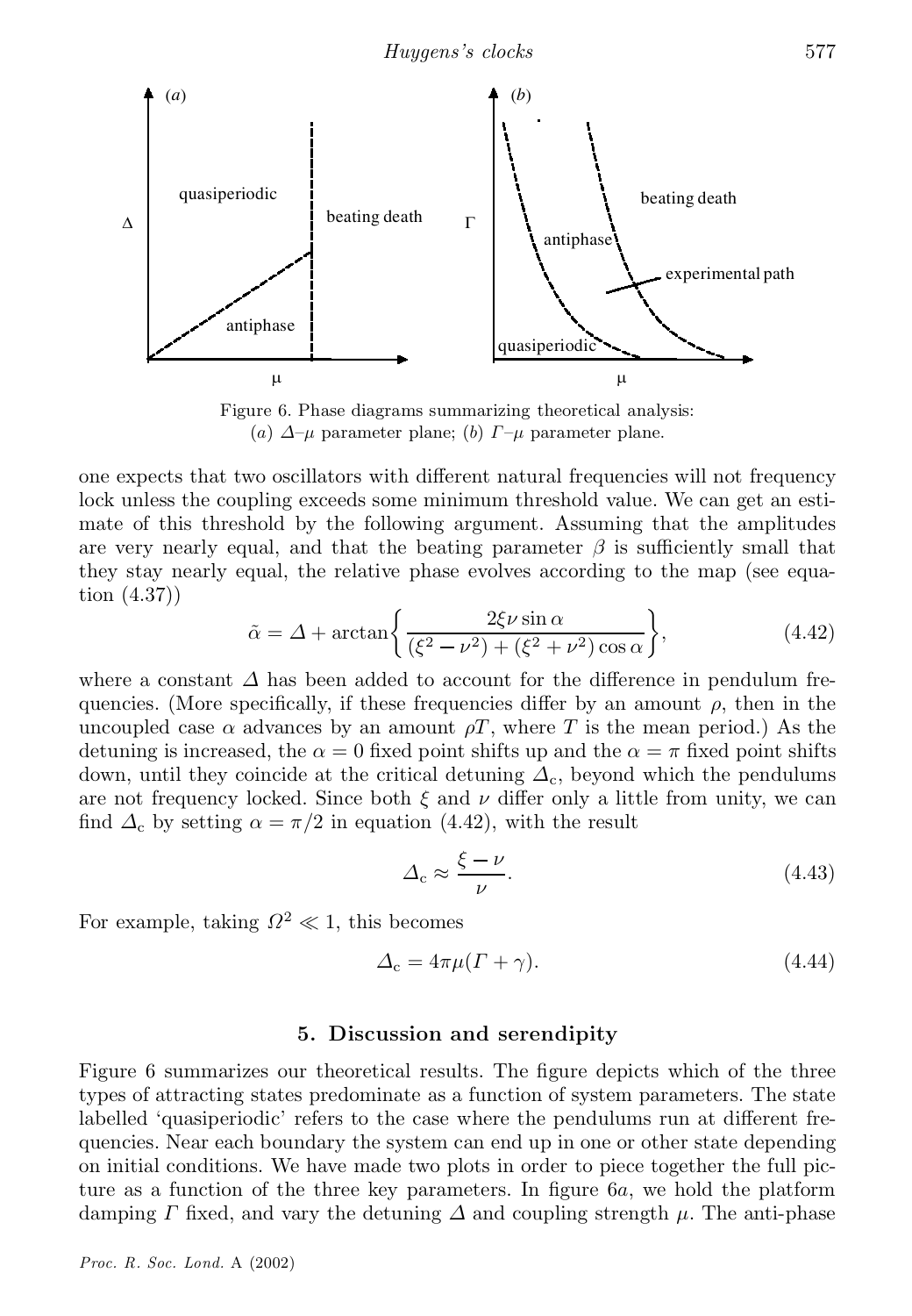regime exists only if the detuning is small enough, consistent with our experimental observations. Figure 6b shows the situation for fixed  $\Delta$ , as a function of  $\Gamma$  and  $\mu$ . The anti-phase state sits in between the quasiperiodic and `death' states. It is worth noting that as we vary the platform weight  $M$ , the path followed by our experiments is not strictly parallel to the  $\mu$ -axis because varying M also mildly affects the dimensionless damping  $\Gamma$  (figure 6b).

Our results suggest that Huygens's observation of `sympathy' depended on both talent and luck. The clock boxes were weighted by some 100 lb of lead in order to keep them upright in stormy seas. If they had not been, the mass ratio would have been too large, making the coupling too strong, and eventually stopping the clocks. Neither would his observation have been possible if the coupling was too weak, since the small but inevitable difference in the clock frequencies would prevent frequency locking. Only clocks with sufficiently close frequencies could fall into antiphase lock-step. As it happened, Huygens's own inventions—and the clockmaker S. Oosterwijck's craftsmanship—made such exquisite matching possible.

We thank Don Aronson, Chris Lobb, Raj Roy and Steve Strogatz for their help over the course of this work.

# References

- Birch, T. 1756 *The history of The Royal Society of London for improving of natural knowledge, in which the most considerable of those papers communicated to the Society, which have hitherto not been published, are inserted in their proper order, as a supplement to the Philosophical Transactions*, vol. 2, pp. 19, 21, 23–24. London: Johnson. (Reprint 1968.)
- Blekhman, I. I. 1988 *Synchronization in science and technology*. New York: ASME.
- Britten, F. J. 1973 *Britten's old clocks and watches and their makers; a historical and descriptive account of the di®erent styles of clocks and watches of the past in England and abroad containing a list of nearly fourteen thousand makers*. London: Methuen.
- Burke, J. 1978 *Connections*. Boston: Little and Brown.
- Golubitsky, M., Stewart, I., Buono, P.-L. & Collins, J. J. 1999 Symmetry in locomotor central pattern generators and animal gaits. *Nature* 401, 693-695.
- Heiskanen, W. A. & Vening Meinesz, F. A. 1958 *The Earth and its gravity ¯eld*. McGraw-Hill.
- Huygens, C. 1669 Instructions concerning the use of pendulum-watches for finding the longitude at sea. *Phil. Trans. R. Soc. Lond.* 4, 937.
- Huygens, C. 1893 *Oeuvres complètes de Christiaan Huygens*, vol. 5, pp. 241–262. The Hague: Martinus Nijhoff. (Includes works from 1665.)
- Huygens, C. 1932 *Oeuvres complètes de Christiaan Huygens*, vol. 17, pp. 156–189. The Hague: Martinus Nijhoff. (Includes works from  $1651-1666$ .)
- Huygens, C. 1986 *Christiaan Huygens's the pendulum clock or geometrical demonstrations con cerning the motion of pendula as applied to clocks* (translated by R. Blackwell). Ames, IA: Iowa State University Press.
- Korteweg, D. J. 1906 *Les horloges sympathiques de Huygens*. Archives Neerlandaises, sér. II, tome XI, pp. 273–295. The Hague: Martinus Nijhoff.
- Landes, D. S. 1983 *Revolution in time: clocks and the making of the modern world*. Cambridge, MA: Belknap, Harvard University Press.
- Lepschy, A. M., Mian, G. A. & Viaro, U. 1992 Feedback control in ancient water and mechanical clocks. *IEEE [Trans.](http://pippo.ingentaselect.com/nw=1/rpsv/cgi-bin/linker?ext=a&reqidx=/0018-9359^28^2935L.3[aid=2056335]) Educ.* 35, 3{10.
- Liao, P. & York, R. A. 1993 A new phase-shifterless beam-scanning technique using arrays of coupled oscillators. *IEEE Trans. Microwave Theory [Techniques](http://pippo.ingentaselect.com/nw=1/rpsv/cgi-bin/linker?ext=a&reqidx=/0018-9480^28^2941L.1810[aid=2056336])* 41, 1810–1815.